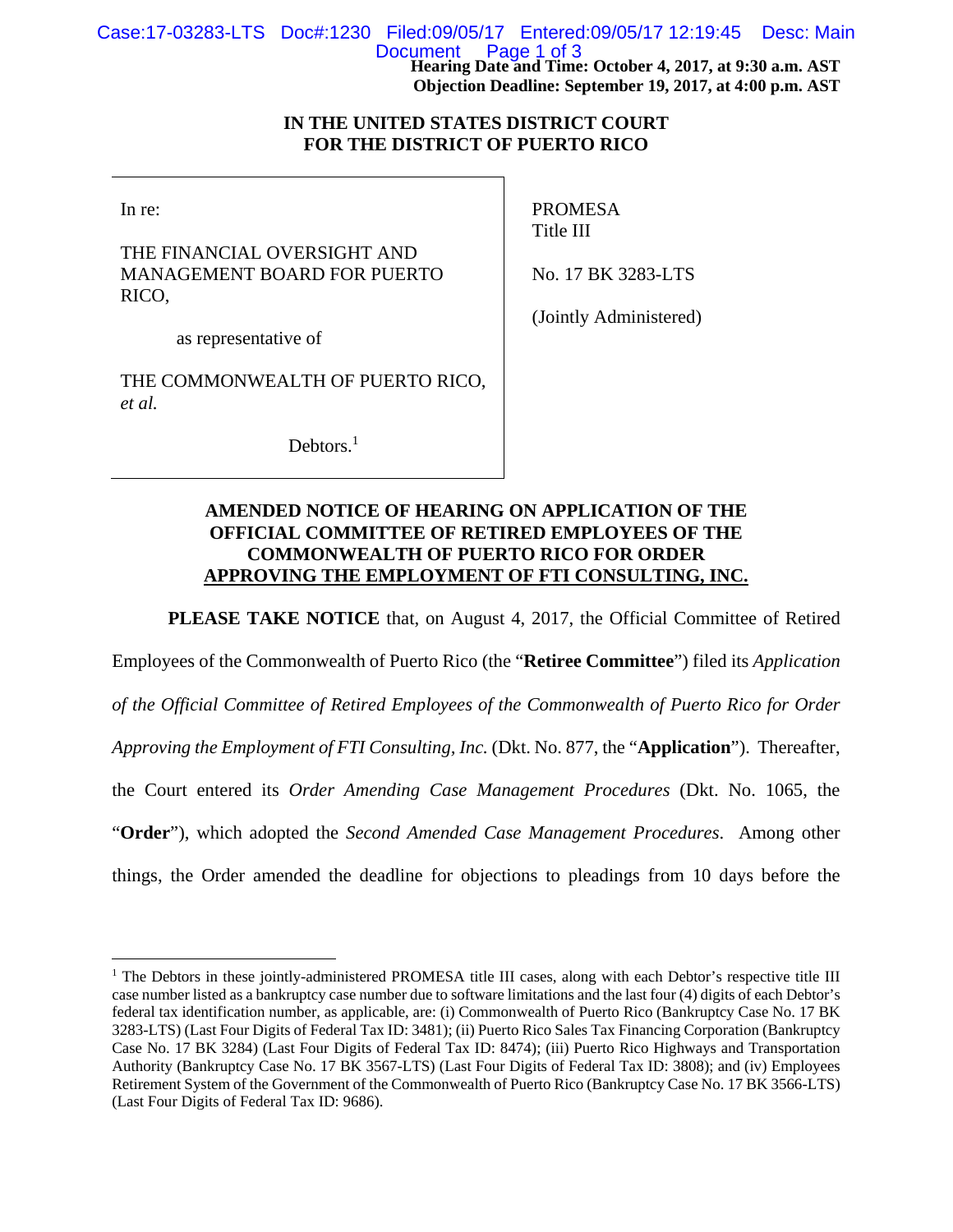## Case:17-03283-LTS Doc#:1230 Filed:09/05/17 Entered:09/05/17 12:19:45 Desc: Main Document Page 2 of 3

applicable hearing, to 15 days before the hearing. Accordingly, the Retiree Committee submits this amended notice to clarify the proper deadline to file objections to the Application pursuant to the Order.

**PLEASE TAKE FURTHER NOTICE** that any response or objection (any "**Objection**") to the Application must be in writing, must conform to the Federal Rules of Bankruptcy Procedure and the Local Bankruptcy Rules for the District of Puerto Rico, must be filed with the Court (a) by attorneys practicing in the Court, including attorneys admitted *pro hac vice*, electronically in accordance with Rule 5 of the Local Rules for the District of Puerto Rico, and (b) by all other parties in interest, on a CD-ROM, in text-searchable portable document format (PDF), to the extent applicable, and shall be served in accordance with the First Amended Case Management Procedures (Dkt. No. 262-1), so as to be filed and received no later than **September 19, 2017 at 4:00 p.m. (Atlantic Standard Time)** (the "**Objection Deadline**").

**PLEASE TAKE FURTHER NOTICE** that if an Objection to the Application is not received by the Objection Deadline, the relief requested shall be deemed unopposed, and the Court may enter an order granting the relief sought without a hearing pursuant to the First Amended Case Procedures.

**PLEASE TAKE FURTHER NOTICE** that a hearing on the Application will be held before the Honorable Laura Taylor Swain, United States District Court Judge, at the United States District Court for the District of Puerto Rico, Room 3, 150 Carlos Chardón Street, Federal Building, Office 150, San Juan, Puerto Rico 00918-1767 on **October 4, 2017 at 9:30 a.m. (Atlantic Standard Time)**.

2